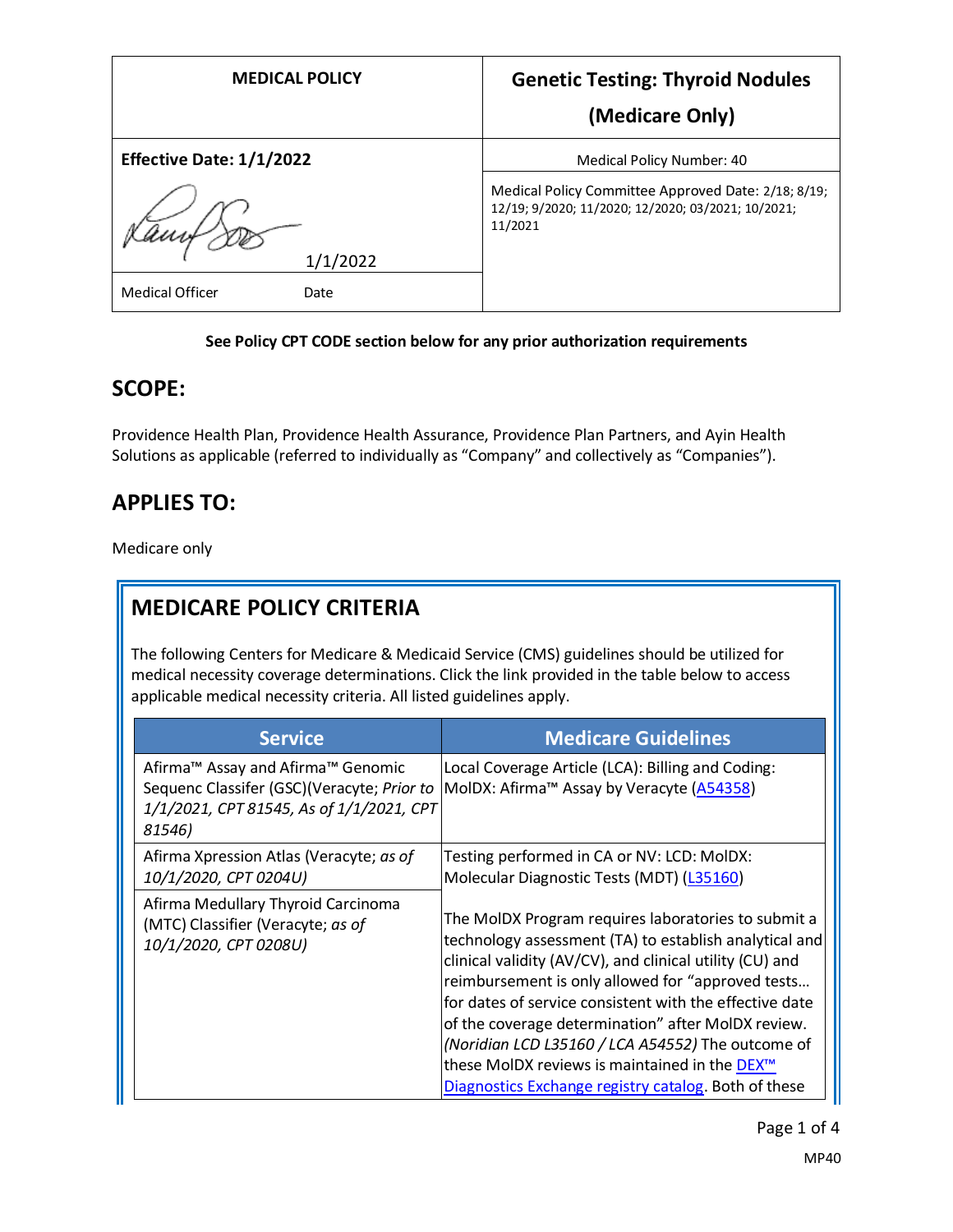**(Medicare Only)**

|                                                                                                                                                                                                                                                                                                                                                           | tests have been reviewed by MoIDX and noted as<br>"Not Covered" in the registry. Tests noted as "Not<br>Covered" within this registry were reviewed, but<br>determined to be not medically reasonable and<br>necessary under SSA $$1862(a)(1)(A)$ due to clinical<br>utility and analytical validity not being established. |
|-----------------------------------------------------------------------------------------------------------------------------------------------------------------------------------------------------------------------------------------------------------------------------------------------------------------------------------------------------------|-----------------------------------------------------------------------------------------------------------------------------------------------------------------------------------------------------------------------------------------------------------------------------------------------------------------------------|
| <b>NRAS Gene Testing for Proliferative</b><br><b>Thyroid Lesions</b>                                                                                                                                                                                                                                                                                      | Testing performed in OR, WA, AK, ID, UT, AZ, MT, ND,<br>SD, WY: Local Coverage Determination (LCD): MolDX:<br>NRAS Genetic Testing (L36339)                                                                                                                                                                                 |
| ThyraMIR (Interpace Diagnostics,<br>Pittsburgh, PA; CPT 0018U),<br>ThyGeNEXT Thyroid Oncogene Panel<br>test (Interpace Diagnostics, Pittsburgh,<br>PA; Prior to 04/01/2021, CPT 81455,<br>As of 04/01/2021, CPT 0245U)<br>ThyroSeq (CBLPath, Inc. & Univ of<br>Pittsburgh Medical Center, testing<br>performed in Pittsburgh, PA; CPT<br>0026U and 0287U) | LCD: Biomarkers for Oncology (L35396)                                                                                                                                                                                                                                                                                       |

#### **BILLING GUIDELINES**

See related local coverage articles (LCAs) for additional coding and billing assistance.

- LCA: Billing and Coding: MolDX: NRAS Genetic Testing [\(A57487\)](https://www.cms.gov/medicare-coverage-database/details/article-details.aspx?articleId=57487)
- LCA: Billing and Coding: Biomarkers for Oncology [\(A52986\)](https://www.cms.gov/medicare-coverage-database/details/article-details.aspx?articleid=52986)

# **CPT/HCPCS CODES**

| <b>Medicare Only</b> |                                                                                                                                                                                                                                                                             |  |
|----------------------|-----------------------------------------------------------------------------------------------------------------------------------------------------------------------------------------------------------------------------------------------------------------------------|--|
|                      | <b>Prior Authorization Required</b>                                                                                                                                                                                                                                         |  |
| 0018U                | Oncology (thyroid), microRNA profiling by RT-PCR of 10 microRNA sequences, utilizing<br>fine needle aspirate, algorithm reported as a positive or negative result for moderate<br>to high risk of malignancy                                                                |  |
| 0026U                | Oncology (thyroid), DNA and mRNA of 112 genes, next-generation sequencing, fine<br>needle aspirate of thyroid nodule, algorithmic analysis reported as a categorical result<br>("Positive, high probability of malignancy" or "Negative, low probability of<br>malignancy") |  |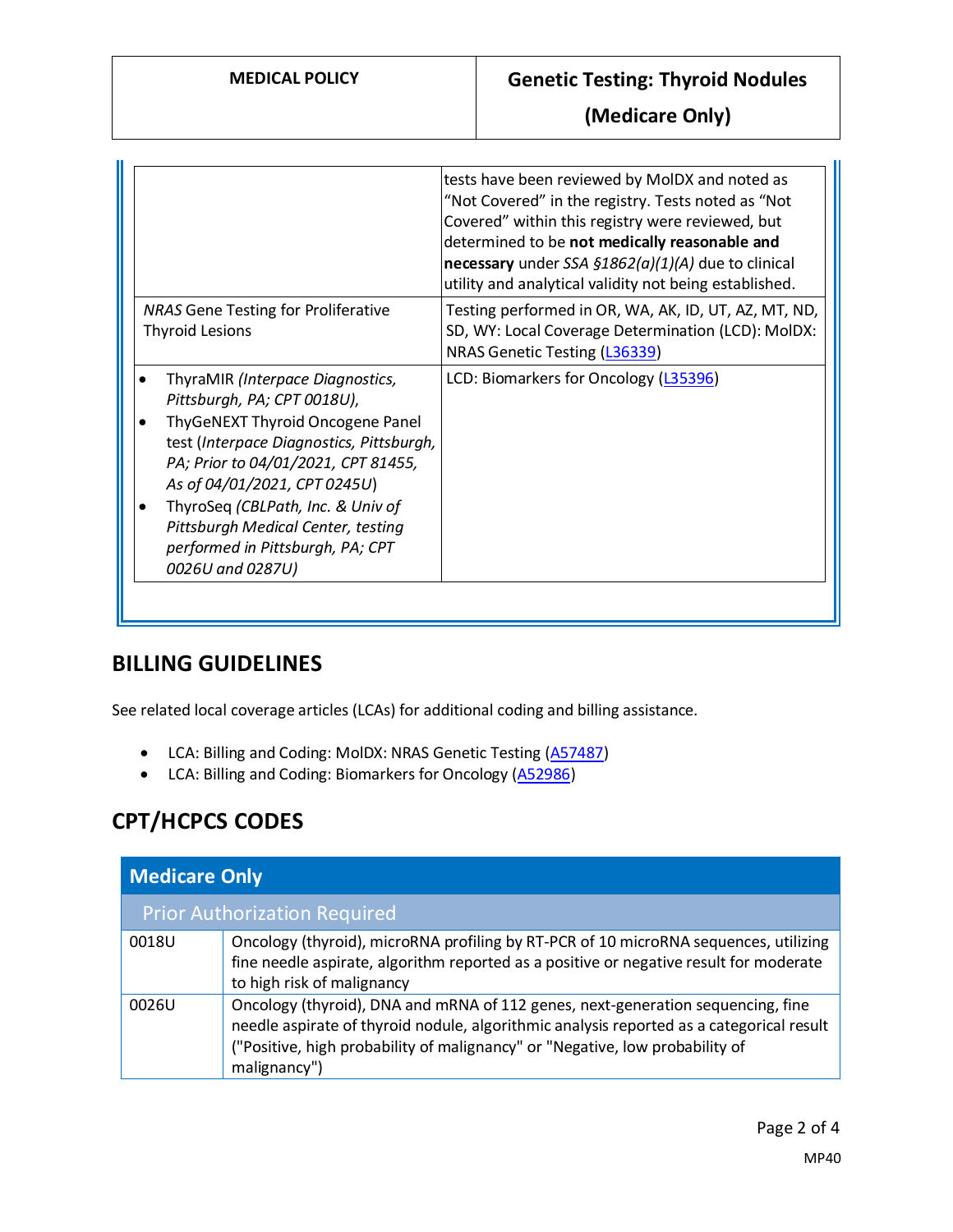### **MEDICAL POLICY Genetic Testing: Thyroid Nodules**

**(Medicare Only)**

| 0204U                                                                                         | Oncology (thyroid), mRNA, gene expression analysis of 593 genes (including BRAF,         |  |
|-----------------------------------------------------------------------------------------------|------------------------------------------------------------------------------------------|--|
|                                                                                               | RAS, RET, PAX8, and NTRK) for sequence variants and rearrangements, utilizing fine       |  |
|                                                                                               | needle aspirate, reported as detected or not detected (For the Afirma Xpression Atlas,   |  |
|                                                                                               | by Veracyte Inc.)                                                                        |  |
| 0208U                                                                                         | TERMED 12/31/2021                                                                        |  |
|                                                                                               | Oncology (medullary thyroid carcinoma), mRNA, gene expression analysis of 108            |  |
|                                                                                               | genes, utilizing fine needle aspirate, algorithm reported as positive or negative for    |  |
|                                                                                               | medullary thyroid carcinoma (For the Afirma Medullary Thyroid Carcinoma [MTC]            |  |
|                                                                                               | Classifier, by Veracyte Inc.)                                                            |  |
| 0245U                                                                                         | Oncology (thyroid), mutation analysis of 10 genes and 37 RNA fusions and expression      |  |
|                                                                                               | of 4 mRNA markers using next-generation sequencing, fine needle aspirate, report         |  |
|                                                                                               | includes associated risk of malignancy expressed as a percentage                         |  |
| 0287U                                                                                         | Oncology (thyroid), DNA and mRNA, next-generation sequencing analysis of 112             |  |
|                                                                                               | genes, fine needle aspirate or formalin fixed paraffin-embedded (FFPE) tissue,           |  |
|                                                                                               | algorithmic prediction of cancer recurrence, reported as a categorical risk result (low, |  |
|                                                                                               | intermediate, high)                                                                      |  |
| 81210                                                                                         | BRAF (B-Raf proto-oncogene, serine/threonine kinase) (eg, colon cancer, melanoma),       |  |
|                                                                                               | gene analysis, V600 variant(s)                                                           |  |
| 81311                                                                                         | NRAS (neuroblastoma RAS viral [v-ras] oncogene homolog) (eg, colorectal carcinoma),      |  |
|                                                                                               | gene analysis, variants in exon 2 (eg, codons 12 and 13) and exon 3 (eg, codon 61)       |  |
| 81401                                                                                         | Molecular Pathology Procedure Level 2                                                    |  |
| 81403                                                                                         | Molecular Pathology procedure, Level 4                                                   |  |
| 81404                                                                                         | Molecular Pathology Procedure, Level 5                                                   |  |
| 81405                                                                                         | Molecular Pathology Procedure, Level 6                                                   |  |
| 81406                                                                                         | Molecular Pathology Procedure, Level 7                                                   |  |
| 81445                                                                                         | Targeted genomic sequence analysis panel, solid organ neoplasm, DNA analysis, and        |  |
|                                                                                               | RNA analysis when performed, 5-50 genes (eg, ALK, BRAF, CDKN2A, EGFR, ERBB2, KIT,        |  |
|                                                                                               | KRAS, NRAS, MET, PDGFRA, PDGFRB, PGR, PIK3CA, PTEN, RET), interrogation for              |  |
|                                                                                               | sequence variants and copy number variants or rearrangements, if performed               |  |
| 81546                                                                                         | Oncology (thyroid), mRNA, gene expression analysis of 10,196 genes utilizing fine        |  |
|                                                                                               | needle aspirate, algorithm reported as a categorical result (eg, benign or suspicious)   |  |
|                                                                                               | (For the updated Afirma Genomic Sequence Classifier [GSC] test, by Veracyte)             |  |
| <b>Unlisted Codes</b>                                                                         |                                                                                          |  |
| All unlisted codes will be reviewed for medical necessity, correct coding, and pricing at the |                                                                                          |  |
| claim level. If an unlisted code is billed related to services addressed in this policy then  |                                                                                          |  |
| prior-authorization is required.                                                              |                                                                                          |  |
| 81479                                                                                         | Unlisted molecular pathology procedure                                                   |  |
| 81599                                                                                         | Unlisted multianalyte assay with algorithmic analysis                                    |  |
| 84999                                                                                         | Unlisted chemistry procedure                                                             |  |

## **INSTRUCTIONS FOR USE**

Company Medical Policies serve as guidance for the administration of plan benefits. Medical policies do not constitute medical advice nor a guarantee of coverage. Company Medical Policies are reviewed

Page 3 of 4